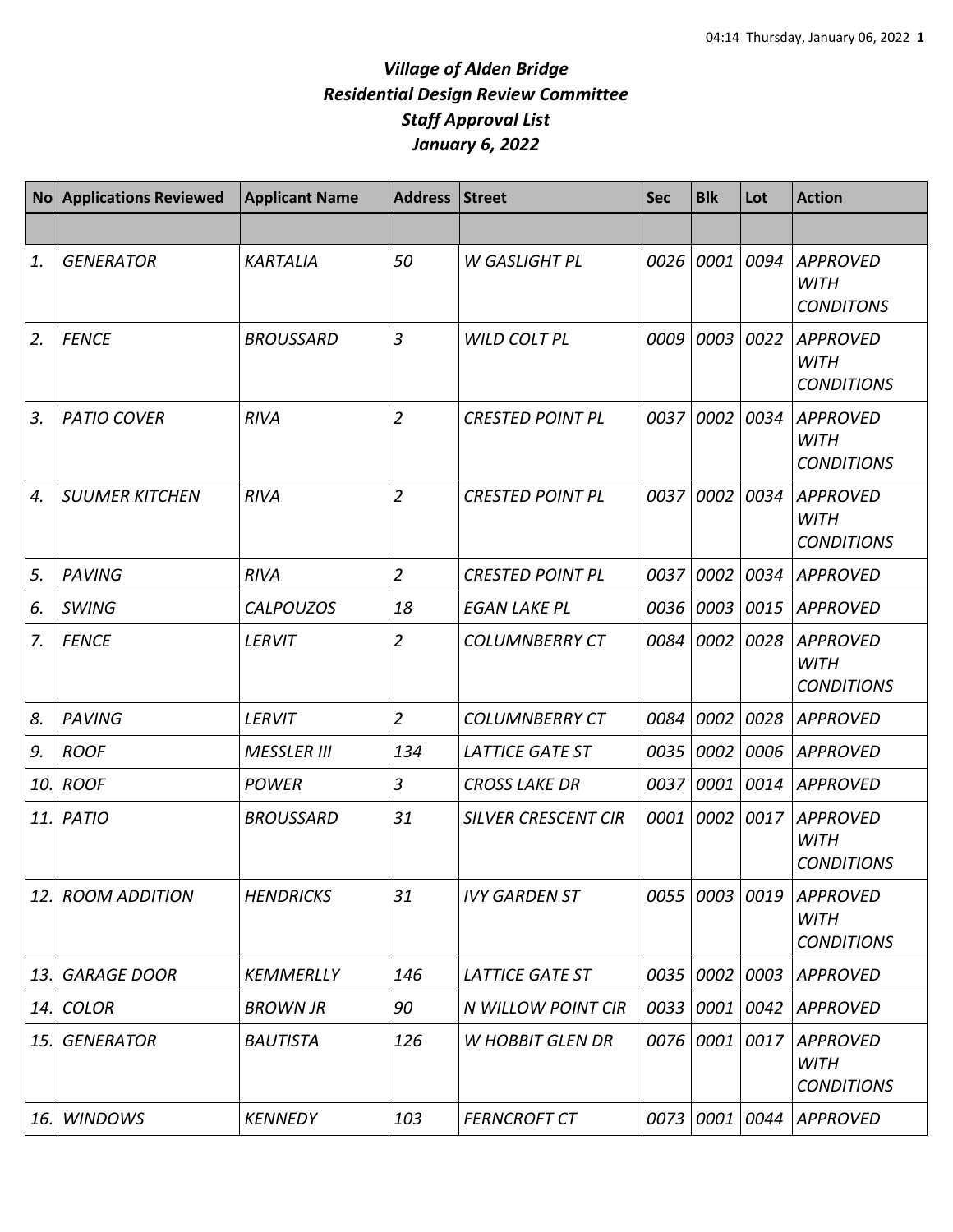| <b>No</b> | <b>Applications Reviewed</b> | <b>Applicant Name</b>                      | <b>Address</b> | <b>Street</b>                              | <b>Sec</b> | <b>Blk</b> | Lot  | <b>Action</b>                                       |
|-----------|------------------------------|--------------------------------------------|----------------|--------------------------------------------|------------|------------|------|-----------------------------------------------------|
|           |                              |                                            |                |                                            |            |            |      |                                                     |
| 17.       | <b>ARTIFICIAL TURF</b>       | <b>JOHNSON</b>                             | 75             | E FAIRBRANCH CIR                           | 0044       | 0002       | 0010 | <b>APPROVED</b>                                     |
| 18.       | <b>FENCE</b>                 | <b>STURROCK</b>                            | 75             | W HONEY GROVE PL                           | 0031       | 0031       | 000  | <b>APPROVED</b>                                     |
| 19.       | <b>FENCE</b>                 | <b>HENDRICKS</b>                           | 31             | <b>IVY GARDEN ST</b>                       | 0055       | 0003       | 0019 | <b>APPROVED</b>                                     |
|           | 20. POOL EQUIPMENT           | <b>LERVIG</b>                              | $\overline{2}$ | <b>COLUMNBERRY CT</b>                      | 0084       | 0002       | 0028 | <b>APPROVED</b><br><b>WITH</b><br><b>CONDITIONS</b> |
| 21.       | <b>FENCE</b>                 | <b>HORSFORD</b>                            | $\overline{7}$ | <b>TRILLING BIRD PL</b>                    | 0081       | 0003       | 0002 | <b>APPROVED</b>                                     |
| 22.       | <b>SOLAR PANELS</b>          | <b>WOLAN</b>                               | 78             | N GOLDENVINE CIR                           | 0065       | 0001       | 0034 | <b>APPROVED</b><br><b>WITH</b><br><b>CONDITIONS</b> |
|           | $23.$ ROOF                   | <b>ESPACIO HOME</b><br><b>SERVICES LLC</b> | 66             | <b>CAMBER PINE PL</b>                      | 0061       | 0001       | 0028 | <b>APPROVED</b>                                     |
|           | 24. FENCE                    | <b>EWING</b>                               | 27             | <b>TIVOLI GARDEN CT</b>                    | 0016       | 0002       | 0040 | <b>APPROVED</b><br><b>WITH</b><br><b>CONDITIONS</b> |
| 25.       | <b>GENERATOR</b>             | <b>DUPONT</b>                              | 158            | <b>APRIL RAIN CT</b>                       | 0067       | 0001       | 0005 | <b>APPROVED</b><br><b>WITH</b><br><b>CONDITIONS</b> |
| 26.       | <b>FENCE</b>                 | <b>BRANDT</b>                              | 30             | <b>E STEDHILL LOOP</b>                     | 0099       | 0001       | 0056 | <b>APPROVED</b>                                     |
| 27.       | <b>TREE REMOVAL</b>          | <b>HUNTSBERRY</b>                          | 68             | N YORKGATE CT                              | 0019       | 0002       | 0011 | <b>APPROVED</b><br><b>WITH</b><br><b>CONDITIONS</b> |
|           | 28. DRIVEWAY                 | <b>ALLEN</b>                               | 139            | S MERRYWEATHER CIR 0082 0001 0069 APPROVED |            |            |      |                                                     |
| 29.       | WALKWAY                      | ALLEN                                      | 139            | S MERRYWEATHER CIR   0082   0001           |            |            | 0069 | APPROVED                                            |
|           | 30. FENCE                    | <b>DAVENPORT</b>                           | $\overline{2}$ | E COTTAGE GREEN ST                         | 0035 0004  |            | 0001 | <b>APPROVED</b><br><b>WITH</b><br><b>CONDITIONS</b> |
| 31.       | <b>GENERATOR</b>             | <b>EASON</b>                               | 34             | <b>CRESTED POINT PL</b>                    |            | 0037 0002  | 0026 | <b>APPROVED</b><br><b>WITH</b><br><b>CONDITIONS</b> |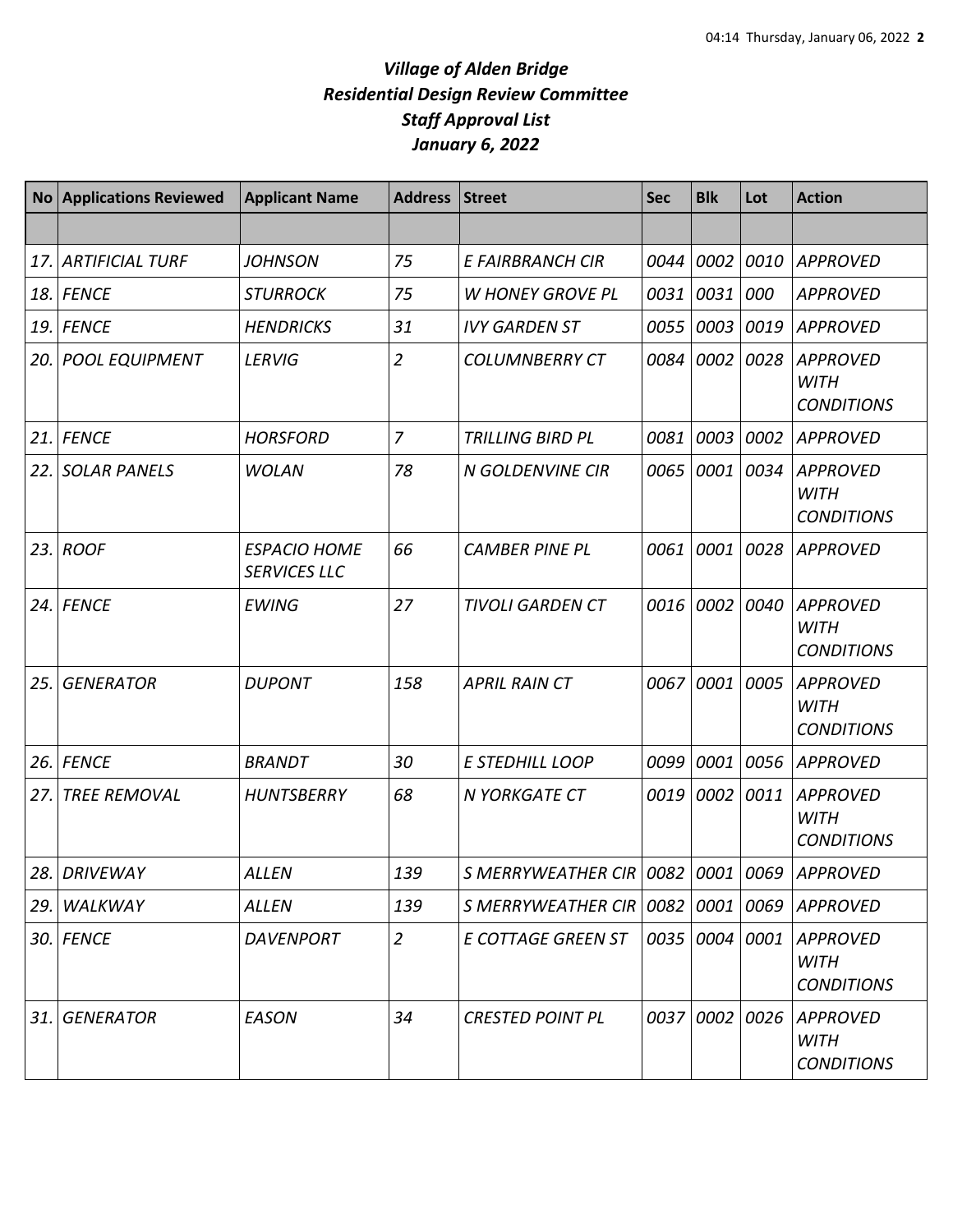|     | No Applications Reviewed | <b>Applicant Name</b>            | <b>Address</b> | <b>Street</b>                | <b>Sec</b> | <b>Blk</b> | Lot  | <b>Action</b>                                       |
|-----|--------------------------|----------------------------------|----------------|------------------------------|------------|------------|------|-----------------------------------------------------|
|     |                          |                                  |                |                              |            |            |      |                                                     |
| 32. | <b>GENERATOR</b>         | <b>BARBERO JR</b>                | 6              | <b>RUSTIC BEND PL</b>        | 0038       | 0002       | 0021 | <b>APPROVED</b><br><b>WITH</b><br><b>CONDITIONS</b> |
| 33. | <b>POOL</b>              | <b>GONZALEZ</b><br><b>MOLINA</b> | 26             | <b>CANOE BIRCH PL</b>        | 0040       | 0001       | 0034 | <b>APPROVED</b><br><b>WITH</b><br><b>CONDITIONS</b> |
| 34. | PERGOLA                  | <b>GONZALEZ</b><br><b>MOLINA</b> | 26             | <b>CANOE BIRCH PL</b>        | 0040       | 0001       | 0034 | <b>APPROVED</b><br><b>WITH</b><br><b>CONDITIONS</b> |
| 35. | <b>SUMMER KITCHEN</b>    | <b>GONZALEZ</b><br><b>MOLINA</b> | 26             | <b>CANOE BIRCH PL</b>        | 0040       | 0001       | 0034 | <b>APPROVED</b><br><b>WITH</b><br><b>CONDITIONS</b> |
| 36. | <b>COLOR</b>             | <b>BRYSON</b>                    | 47             | <b>DOVEWING PL</b>           | 0060       | 0001       | 0036 | <b>APPROVED</b>                                     |
| 37. | <b>GENERATOR</b>         | <b>WING</b>                      | 6              | <b>SONNET GROVE PL</b>       | 0018       | 0001       | 0022 | <b>APPROVED</b><br><b>WITH</b><br><b>CONDITIONS</b> |
| 38. | <b>GENERATOR</b>         | <b>ROBERTSON</b>                 | 143            | <b>W STERLING POND CIR</b>   | 0003       | 0002       | 0038 | <b>APPROVED</b><br><b>WITH</b><br><b>CONDITIONS</b> |
| 39. | <b>COLOR</b>             | <b>PURKISS</b>                   | 99             | <b>FERNCROFT CT</b>          | 0073       | 0001       | 0043 | <b>APPROVED</b>                                     |
| 40. | <b>COLOR</b>             | <b>BROWN JR</b>                  | 90             | <b>N WILLOW POINT CIR</b>    | 0033       | 0001       | 0042 | <b>APPROVED</b>                                     |
| 41. | <b>FENCE</b>             | EADS                             | 115            | <b>S GOLDENVINE CIR</b>      | 0065       | 0002       | 0009 | <b>APPROVED</b><br><b>WITH</b><br><b>CONDITIONS</b> |
|     | 42. FENCE                | <b>RIDDLE</b>                    | 72             | <b>W SANDALBRANCH</b><br>CIR | 0018       | 0001       | 0017 | <b>APPROVED</b><br><b>WITH</b><br><b>CONDITIONS</b> |
|     | 43. ROOF                 | <b>VELAZQUEZ</b>                 | 54             | W GASLIGHT PL                | 0026       | 0001       | 0093 | APPROVED                                            |
|     | 44. PERGOLA              | <b>OPITZ</b>                     | 27             | RILLWOOD PL                  | 0050       | 0002       | 0039 | <b>APPROVED</b><br><b>WITH</b><br><b>CONDITIONS</b> |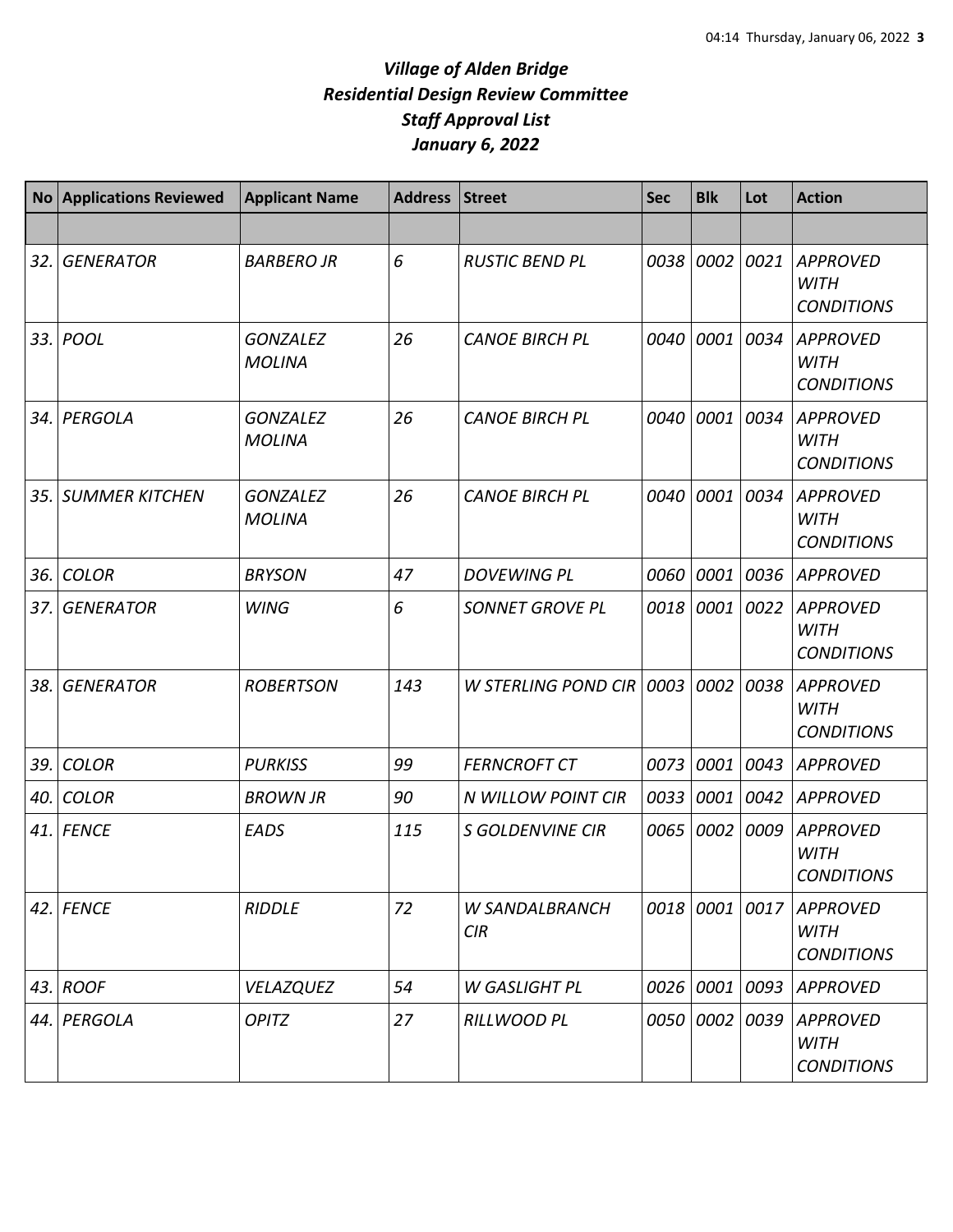|     | No Applications Reviewed | <b>Applicant Name</b>                                            | <b>Address</b> | Street                        | <b>Sec</b> | <b>Blk</b> | Lot  | <b>Action</b>                                       |
|-----|--------------------------|------------------------------------------------------------------|----------------|-------------------------------|------------|------------|------|-----------------------------------------------------|
|     |                          |                                                                  |                |                               |            |            |      |                                                     |
| 45. | <b>FIREPLACE</b>         | <b>OPITZ</b>                                                     | 27             | RILLWOOD PL                   | 0050       | 0002       | 0039 | <b>APPROVED</b><br><b>WITH</b><br><b>CONDITIONS</b> |
| 46. | <b>PATIO</b>             | <b>OPTIZ</b>                                                     | 27             | RILLWOOD PL                   | 0050       | 0002       | 0039 | APPROVED                                            |
| 47. | <b>FENCE</b>             | <b>BECK JR</b>                                                   | 7              | <b>MILVILLE GLEN PL</b>       | 0086       | 0001       | 0021 | <b>APPROVED</b><br><b>WITH</b><br><b>CONDITIONS</b> |
| 48. | <b>FENCE</b>             | <b>TAKEBE</b>                                                    | 59             | <b>TERRAGLEN DR</b>           | 0002       | 0002       | 0007 | <b>APPROVED</b>                                     |
| 49. | <b>FENCE</b>             | <b>SIBLEY</b>                                                    | 63             | <b>MARBLE ROCK PL</b>         | 0078       | 0001       | 0016 | <b>APPROVED</b>                                     |
| 50. | <b>GENERATOR</b>         | <b>PURSLEY</b>                                                   | 142            | <b>W HOBBIT GLEN DR</b>       | 0076       | 0001       | 0013 | <b>APPROVED</b><br><b>WITH</b><br><b>CONDITIONS</b> |
| 51. | <b>GENERTOR</b>          | <b>FINNEGAN</b>                                                  | 115            | <b>S MERRYWEATHER CIR</b>     | 0082       | 0001       | 0062 | <b>APPROVED</b><br><b>WITH</b><br><b>CONDITIONS</b> |
| 52. | <b>GENERATOR</b>         | <b>HUBBARD</b>                                                   | 87             | <b>S CLOVERGATE CIR</b>       | 0054       | 0002       | 0007 | <b>APPROVED</b><br><b>WITH</b><br><b>CONDITIONS</b> |
| 53. | <b>GENERATOR</b>         | <b>THOMPSON</b>                                                  | 83             | <b>MARLBERRY BRANCH</b><br>DR | 0084       | 0002       | 0008 | <b>APPROVED</b><br><b>WITH</b><br><b>CONDITIONS</b> |
| 54. | <b>FENCE</b>             | <b>MARTS</b>                                                     | 65             | N OLD CEDAR CIR               | 0019       | 0001       | 0028 | <b>APPROVED</b>                                     |
|     | 55. FENCE                | <b>RICHEL</b>                                                    | 63             | N OLD CEDAR CIR               | 0019       | 0001       | 0027 | <b>APROVED</b>                                      |
| 56. | <b>GENERATOR</b>         | <b>CHAD &amp; SUZANNE</b><br><b>JENNINGS REV</b><br><b>TRUST</b> | 27             | <b>ORCHARD PINES PL</b>       | 0056       | 0003       | 0018 | <b>APPROVED</b><br><b>WITH</b><br><b>CONDITIONS</b> |
| 57. | <b>GENERATOR</b>         | <b>WRIGHT JR</b>                                                 | 19             | <b>ROSEDOWN PL</b>            | 0044       | 0001       | 0054 | APPROVED<br><b>WITH</b><br><b>CONDITIONS</b>        |
| 58. | <b>FENCE</b>             | 2002 BERRIS<br><b>FAMILY TRUST</b>                               | 94             | <b>W RUSSET GROVE CIR</b>     | 0075       | 0001       | 0043 | APPROVED                                            |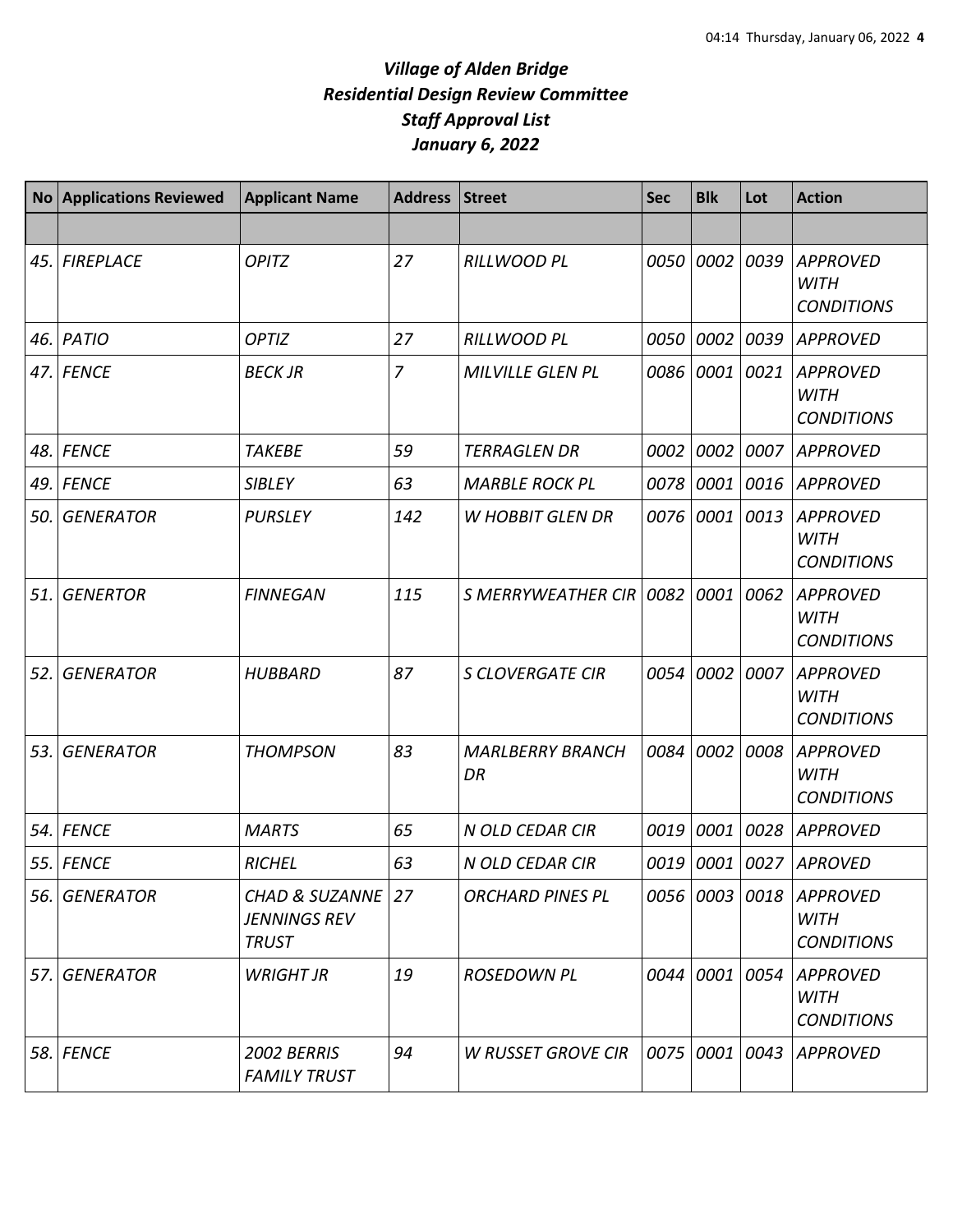| N <sub>O</sub> | <b>Applications Reviewed</b> | <b>Applicant Name</b>                | <b>Address</b> | <b>Street</b>        | <b>Sec</b> | <b>Blk</b> | Lot  | <b>Action</b>                                       |
|----------------|------------------------------|--------------------------------------|----------------|----------------------|------------|------------|------|-----------------------------------------------------|
|                |                              |                                      |                |                      |            |            |      |                                                     |
| 59.            | <b>TREE REMOVAL</b>          | <b>LEMASTERS</b>                     | 26             | E NEW AVERY PL       | 0026       | 0001       | 0022 | <b>APPROVED</b><br><b>WITH</b><br><b>CONDITIONS</b> |
| 60.            | <b>TREE REMOVAL</b>          | <b>ALEMAN</b>                        | 18             | <b>CLINGSTONE PL</b> | 0050       | 0001       | 0060 | <b>APPROVED</b>                                     |
| 61.            | <b>ROOF</b>                  | <b>SWANSON</b>                       | 19             | PIPERS MEADOW ST     | 0055       | 0001       | 0013 | <b>APPROVED</b>                                     |
| 62.            | <b>FENCE STAIN</b>           | <b>MILLER</b>                        | 26             | <b>IVY GARDEN ST</b> | 0035       | 0003       | 0007 | <b>APPROVED</b>                                     |
| 63.            | <b>GARAGE DOOR TRIM</b>      | <b>MILLER</b>                        | 26             | <b>IVY GARDEN ST</b> | 0035       | 0003       | 0007 | <b>APPROVED</b><br><b>WITH</b><br><b>CONDITIONS</b> |
| 64.            | <b>FENCE</b>                 | <b>MILLER</b>                        | 26             | <b>IVY GARDEN ST</b> | 0035       | 0003       | 0007 | <b>APPROVED</b><br><b>WITH</b><br><b>CONDITIONS</b> |
| 65.            | <b>FENCE</b>                 | <b>FERAGEN REV</b><br><b>TRUST</b>   | 43             | <b>WREN SONG PL</b>  | 0010       | 0003       | 0056 | <b>APPROVED</b>                                     |
| 66.            | <b>DRIVEWAY WIDENING</b>     | <b>MCMINN JR</b>                     | 47             | <b>TERRAGLEN DR</b>  | 0002       | 0002       | 0010 | <b>APPOVED WITH</b><br><b>CONDTIONS</b>             |
| 67.            | <b>DRIVEWAY BORDERS</b>      | <b>MCMINN JR</b>                     | 47             | <b>TERRAGLEN DR</b>  | 0002       | 0002       | 0010 | <b>APPOVED WITH</b><br><b>CONDTIONS</b>             |
| 68.            | <b>ROOF</b>                  | <b>POL REVOCABLE</b><br><b>TRUST</b> | 34             | <b>SUN LOFT CT</b>   | 0005       | 0003       | 0005 | <b>APPROVED</b>                                     |
| 69.            | <b>FENCE</b>                 | <b>WILLIFORD</b>                     | 42             | TRELLIS GATE ST      | 0035       | 0001       | 0003 | <b>APPROVED</b>                                     |
| 70.            | <b>FENCE</b>                 | <b>SMITH</b>                         | 10             | <b>VALLEY BROOK</b>  | 0058       | 0001       | 0022 | <b>APPROVED</b><br>WITH<br><b>CONDITIONS</b>        |
| 71.            | <b>GENERATOR</b>             | <b>FINNEGAN</b>                      | 111            | <b>MERRYWEATHER</b>  | 0082       | 0001       | 0062 | <b>APPROVED</b><br><b>WITH</b><br><b>CONDITIONS</b> |
| 72.            | <b>FENCE</b>                 | EARLS                                | 143            | <b>SHELTER ROCK</b>  | 0006       | 0003       | 0014 | <b>APPROVED</b><br><b>WITH</b><br><b>CONDITIONS</b> |
| 73.            | <b>TREE REMOVAL</b>          | <b>HARRIS</b>                        | 30             | E NEW AVERY PL       | 0026       | 0001       | 0021 | <b>APPROVED</b><br><b>WITH</b><br><b>CONDITIONS</b> |